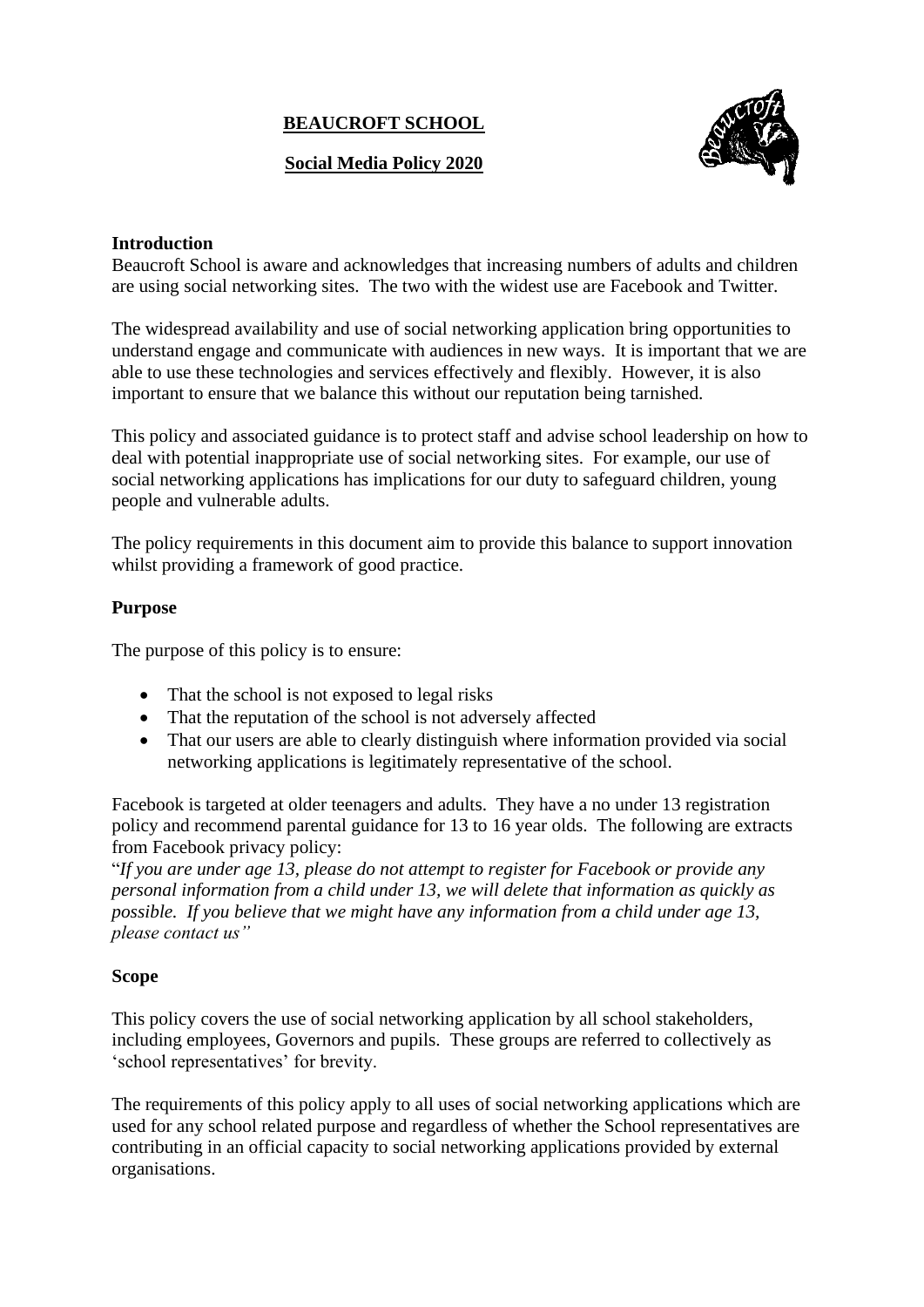Social networking applications include, but are not limited to:

- Bloggs, for example Blogger
- Online discussion forums, such as netmums.com
- Collaborative spaces, such as Facebook
- Media sharing services, for example You Tube
- 'Micro-blogging' applications, for example Twitter

All school representatives should bear in mind that information they share through social networking applications, even if they are on private spaces, are still subject to copyright, data protection and Freedom of Information legislation, the Safeguarding Vulnerable Groups Act 2006 and other legislation. They must also operate in line with the School's Equality and Diversity Policy.

# **Use of Social networking site in worktime**

Use of social networking applications in work time for personal use only is not permitted, unless permission has been given by the Headteacher.

#### **Social Networking as part of School Service**

All proposals for using social networking applications as part of a school service (whether they are hosted by the school or by a third party) must be approved by the Headteacher or a member of the SMT first.

Use of social networking applications which are not related to any school services (for example, contributing to a wiki provided by a professional association) does not need to be approved by the Headteacher. However, school representatives must still operate in line with the requirements set out within the policy.

School representatives must adhere to the following Terms of Use. The Terms of Use below apply to all uses of social networking applications by the school representatives. This includes, but is not limited to, public facing applications such as open discussion forums and internally-facing uses such as project blogs regardless of whether they are hosted on school network or not.

Where applications allow the posting of messages online, users must be mindful that the right to freedom of expression attaches only to lawful conduct. Beaucroft school expects that users of social networking applications will always exercise the right of freedom of expression with due consideration for the rights of others and strictly in accordance with these Terms of Use.

# **Terms of Use**

Social Networking applications:

• Must not be used to publish any content which may result in actions for defamation, discrimination, breaches of copyright, data protection or other claim for damages. This includes but is not limited to material of an illegal, sexual or offensive nature that may bring the school into disrepute.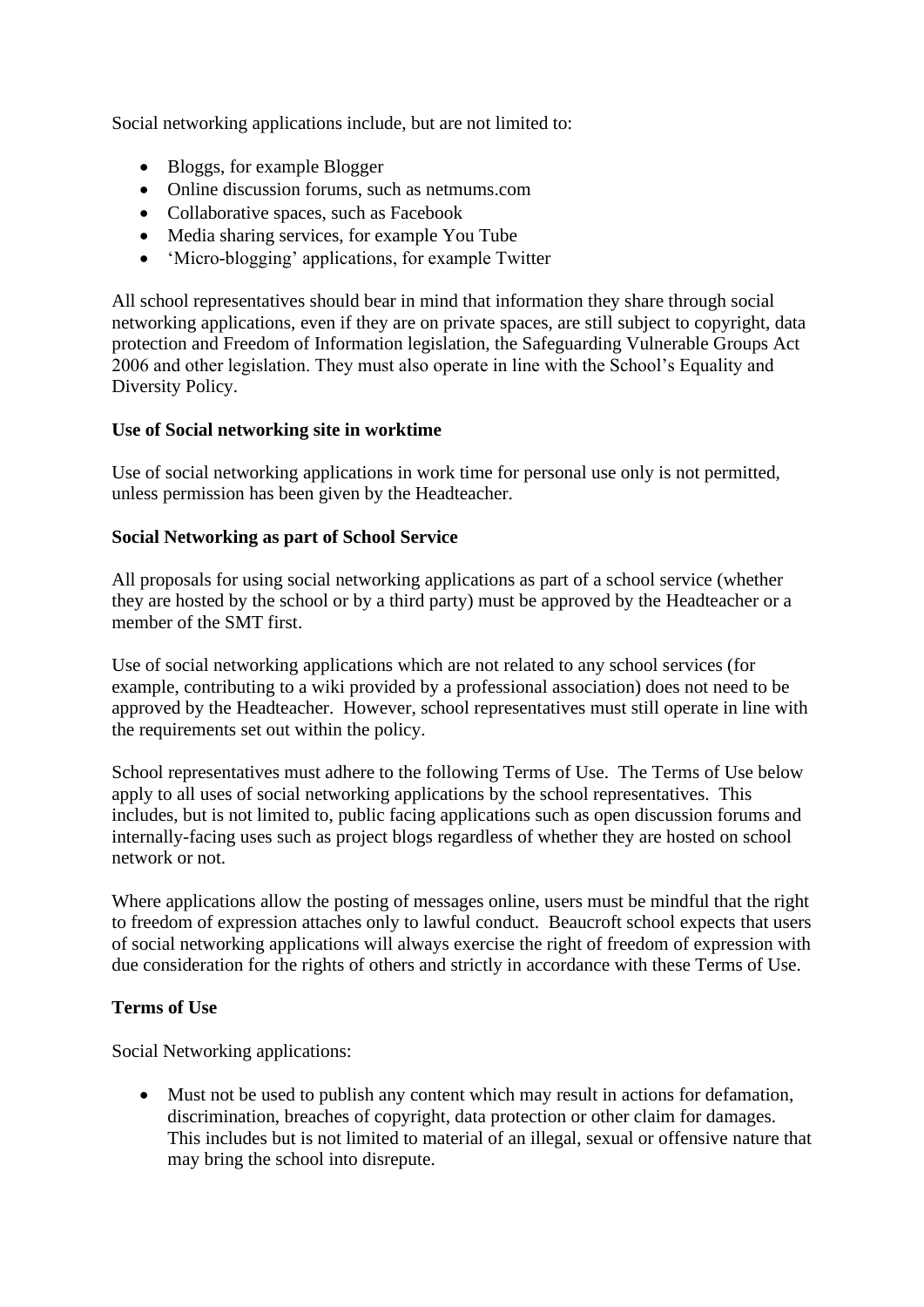- Must not be used for the promotion of personal financial interests, commercial ventures or personal campaigns.
- Must not be used in an abusive or hateful manner.
- Must not be used for actions that would put school representatives in breach of school codes of conduct or policies relating to staff.
- Must not breach the school's misconduct, equal opportunities or bullying and harassment policies.
- Must not be used to discuss or advise any matters relating to school matters, staff pupils or parents.
- No staff member should have a pupil or former pupil under the age of 18 as a 'friend' to share information with.
- Employees should not identify themselves as a representative of the school.
- References should not be made to any staff member, pupil, parent or school activity / event unless prior permission has been obtained and agreed with the Headteacher.
- Staff should be aware that if their out-of-work activity causes potential embarrassment for the employer or detrimentally affects the employer's reputation, then the employer is entitles to take disciplinary action.

Violation of this policy will be considered as gross misconduct and can result in disciplinary action being taken against the employee up to and including termination of employment.

# **Guidance / protection for staff on using social networking**

- No member of staff should interact with any pupil in the school on social networking sites.
- No member of staff should interact with any ex-pupil in the school on social networking sites who is under the age of 18.
- This means that no member of the school staff should request access to a pupil's area on the social networking site. Neither should they permit the pupil access to the staff member's area e.g. by accepting them as a friend.
- Where family and friends have pupils in school and there are legitimate family links, please inform the Headteacher in writing. However, it would not be appropriate to network during the working day on school equipment.
- It is illegal for an adult to network, giving their age and status as a child.
- If you have any evidence of pupils or adults using social networking sites in the working day, please contact the DSL in school.

# **Guidance / Protection for pupils on using social networking**

- No pupil under 13 should be accessing social networking sites. This is the guidance from Facebook. There is a mechanism on Facebook where pupils can be reported via the Help screen; at the time of writing this policy the direct link for this is:
- [http://www.facebook.com/help/contact.php?show\\_form=underage](http://www.facebook.com/help/contact.php?show_form=underage)
- No pupil may access social networking sites during the school working day.
- All pupil mobile phones must be handed into the office at the beginning of the school day, the Internet capability must be switched off. Failure to follow this guidance will result in a total ban for the student using a mobile phone.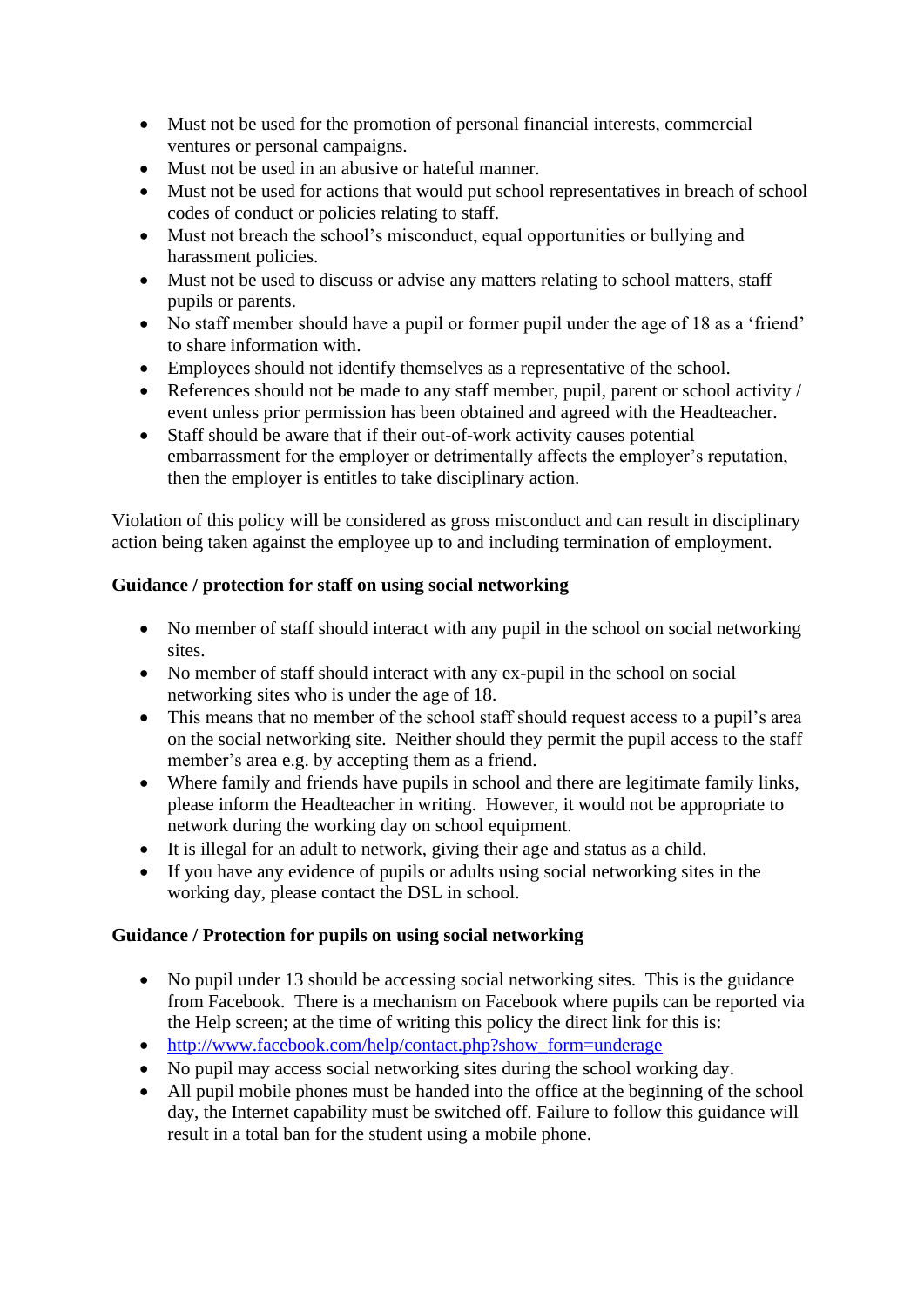- No pupil should attempt to join a staff member's areas on networking sites. If pupils attempt to do this, the member of staff is to inform the Headteacher. Parents will be informed if this happens.
- No school computers are to be used to access social networking sites at any time of the day unless for direct school use (posting school information of the school Facebook page).
- Any attempts to breach firewalls will result in a ban from using school ICT equipment other than with close supervision.
- Please report any improper contact or cyber bullying to the class teacher in confidence as it happens.
- We have a zero tolerance to cyber bullying.

# **Child Protection guidance**

If the Headteacher receives a disclosure that an adult employed by the school is using a social networking site in an inappropriate manner as detailed above they should:

- Record the disclosure in line with their child protection policy.
- Schools must refer the matter to the LADO who will investigate via the Dorset County Council Police Child Protection Team.
- If the disclosure has come from a parent, take normal steps, to calm the parent and explain processes.
- If disclosure comes from a member of staff, try to maintain confidentiality.
- The LADO will advise whether the member of staff should be suspended pending investigation after contact with the police. It is not recommended that action is taken until advice has been given.
- If disclosure is from a child, follow your normal process in your child protection policy until the police investigation has been carried out.

# **Cyber Bullying**

By adopting the recommended no use of social networking sites on school premises, Beaucroft School protects itself from accusations of complicity in any cyber bullying through the provision of access.

Parents should be clearly aware of the school's policy of access to social networking sites.

Where a disclosure of bullying is made, schools now have the duty to investigate and protect, even where the bullying originates outside the school.

This can be a complex area, and these examples might help:

- A child is receiving taunts on Facebook and text from an ex pupil who moved three months ago: This is not a school responsibility, though the school might contact the new school to broker a resolution.
- A child is receiving taunts from peers. It is all at weekends using Facebook or texts. The pupils are in the school: The school has a duty of care to investigate and work with the families, as they attend the school.